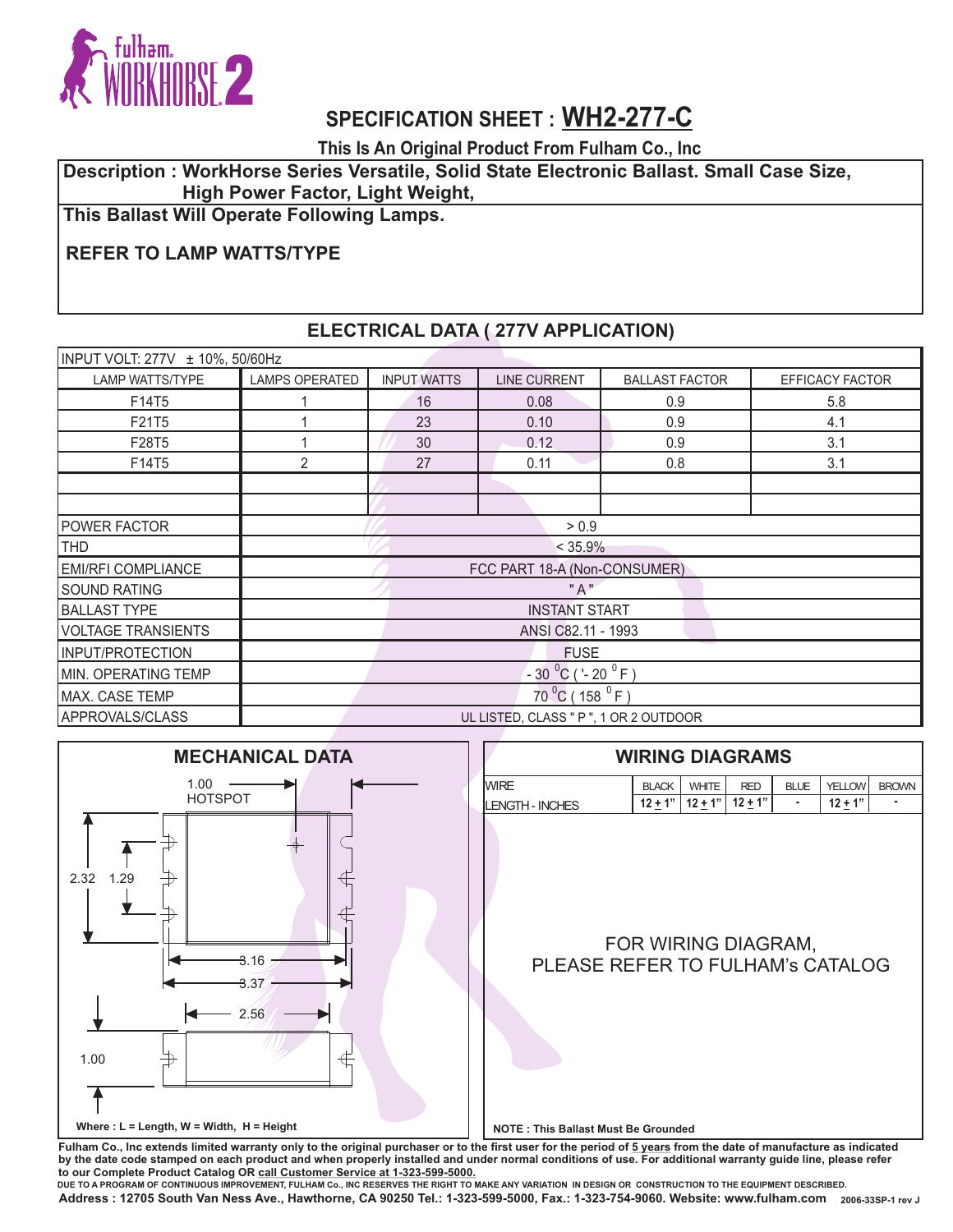

**This Is An Original Product From Fulham Co., Inc**

#### **Description : WorkHorse Series Versatile, Solid State Electronic Ballast. Small Case Size, High Power Factor, Light Weight,**

**This Ballast Will Operate Following Lamps.**

## **REFER TO LAMP WATTS/TYPE**

### **ELECTRICAL DATA ( 277V APPLICATION)**

| INPUT VOLT: 277V ± 10%, 50/60Hz |                                        |                    |                     |                       |                        |  |  |
|---------------------------------|----------------------------------------|--------------------|---------------------|-----------------------|------------------------|--|--|
| <b>LAMP WATTS/TYPE</b>          | <b>LAMPS OPERATED</b>                  | <b>INPUT WATTS</b> | <b>LINE CURRENT</b> | <b>BALLAST FACTOR</b> | <b>EFFICACY FACTOR</b> |  |  |
| CFT13W                          |                                        | 12                 | 0.05                | 0.7                   | 6.3                    |  |  |
| CFQ13W                          |                                        | 20                 | 0.08                | 1.3                   | 6.7                    |  |  |
| CFQ13W                          | $\overline{2}$                         | 32                 | 0.13                | 1.1                   | 3.5                    |  |  |
| CFTR13W                         |                                        | 15                 | 0.06                | 0.9                   | 6.3                    |  |  |
| CFTR13W                         | 2                                      | 23                 | 0.09                | 0.8                   | 3.4                    |  |  |
| CFT9W                           | $\overline{2}$                         | 18                 | 0.07                | 0.9                   | 5.0                    |  |  |
| <b>POWER FACTOR</b>             | > 0.9                                  |                    |                     |                       |                        |  |  |
| <b>THD</b>                      | $< 35.9\%$                             |                    |                     |                       |                        |  |  |
| <b>EMI/RFI COMPLIANCE</b>       | FCC PART 18-A (Non-CONSUMER)           |                    |                     |                       |                        |  |  |
| <b>SOUND RATING</b>             | "A"                                    |                    |                     |                       |                        |  |  |
| <b>BALLAST TYPE</b>             | <b>INSTANT START</b>                   |                    |                     |                       |                        |  |  |
| <b>VOLTAGE TRANSIENTS</b>       | ANSI C82.11 - 1993                     |                    |                     |                       |                        |  |  |
| INPUT/PROTECTION                | <b>FUSE</b>                            |                    |                     |                       |                        |  |  |
| MIN. OPERATING TEMP             | $-30\ ^{0}C$ ( '- 20 $^{0}$ F)         |                    |                     |                       |                        |  |  |
| MAX. CASE TEMP                  | $70^{0}$ C (158 $^{0}$ F)              |                    |                     |                       |                        |  |  |
| APPROVALS/CLASS                 | UL LISTED, CLASS " P ", 1 OR 2 OUTDOOR |                    |                     |                       |                        |  |  |



Fulham Co., Inc extends limited warranty only to the original purchaser or to the first user for the period of  $5$  years from the date of manufacture as indicated **by the date code stamped on each product and when properly installed and under normal conditions of use. For additional warranty guide line, please refer to our Complete Product Catalog OR call Customer Service at 1-323-599-5000.** 

 **2006-33SP-2 rev J Address : 12705 South Van Ness Ave., Hawthorne, CA 90250 Tel.: 1-323-599-5000, Fax.: 1-323-754-9060. Website: www.fulham.com DUE TO A PROGRAM OF CONTINUOUS IMPROVEMENT, FULHAM Co., INC RESERVES THE RIGHT TO MAKE ANY VARIATION IN DESIGN OR CONSTRUCTION TO THE EQUIPMENT DESCRIBED.**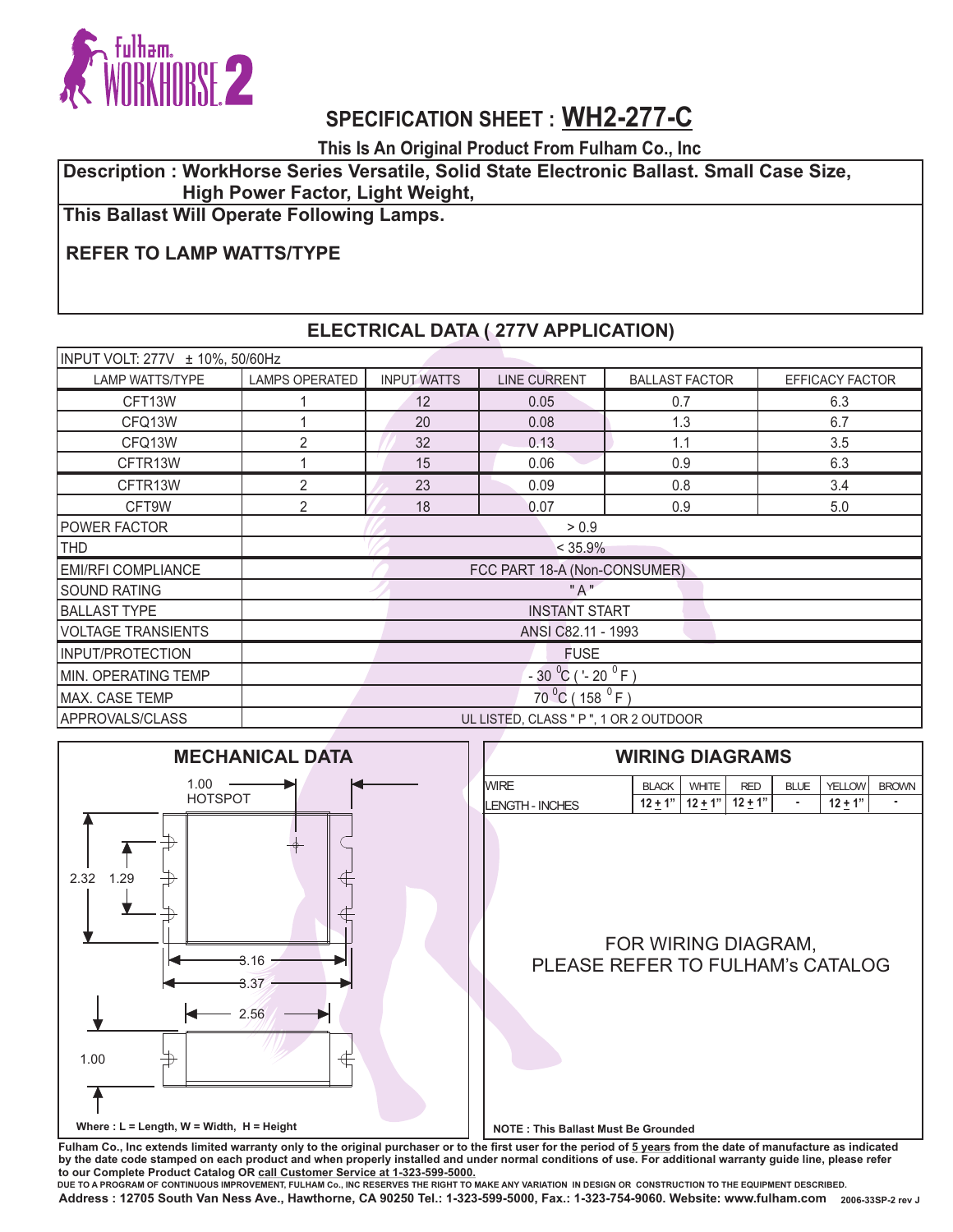

**This Is An Original Product From Fulham Co., Inc**

#### **Description : WorkHorse Series Versatile, Solid State Electronic Ballast. Small Case Size, High Power Factor, Light Weight,**

**This Ballast Will Operate Following Lamps.**

## **REFER TO LAMP WATTS/TYPE**

### **ELECTRICAL DATA ( 277V APPLICATION)**

| INPUT VOLT: 277V ± 10%, 50/60Hz |                                        |                    |                     |                       |                 |  |
|---------------------------------|----------------------------------------|--------------------|---------------------|-----------------------|-----------------|--|
| <b>LAMP WATTS/TYPE</b>          | <b>LAMPS OPERATED</b>                  | <b>INPUT WATTS</b> | <b>LINE CURRENT</b> | <b>BALLAST FACTOR</b> | EFFICACY FACTOR |  |
| CFT9W                           |                                        | 11                 | 0.05                | 0.9                   | 8.0             |  |
| CFQ18W                          |                                        | 18                 | 0.07                | 0.9                   | 4.9             |  |
| CFQ26W                          |                                        | 26                 | 0.10                | 0.9                   | 3.5             |  |
| CFTR18W                         |                                        | 17                 | 0.07                | 0.8                   | 5.0             |  |
| CFTR26W                         |                                        | 25                 | 0.10                | 0.9                   | 3.5             |  |
| CFTR32W                         |                                        | 30                 | 0.12                | 0.8                   | 2.7             |  |
| <b>POWER FACTOR</b>             | > 0.9                                  |                    |                     |                       |                 |  |
| <b>THD</b>                      | $< 35.9\%$                             |                    |                     |                       |                 |  |
| <b>EMI/RFI COMPLIANCE</b>       | FCC PART 18-A (Non-CONSUMER)           |                    |                     |                       |                 |  |
| <b>SOUND RATING</b>             | "A"                                    |                    |                     |                       |                 |  |
| <b>BALLAST TYPE</b>             | <b>INSTANT START</b>                   |                    |                     |                       |                 |  |
| <b>VOLTAGE TRANSIENTS</b>       | ANSI C82.11 - 1993                     |                    |                     |                       |                 |  |
| INPUT/PROTECTION                | <b>FUSE</b>                            |                    |                     |                       |                 |  |
| MIN. OPERATING TEMP             | $-30^{0}$ C ('-20 <sup>0</sup> F)      |                    |                     |                       |                 |  |
| MAX. CASE TEMP                  | $70^{0}$ C (158 $^{0}$ F)              |                    |                     |                       |                 |  |
| APPROVALS/CLASS                 | UL LISTED, CLASS " P ", 1 OR 2 OUTDOOR |                    |                     |                       |                 |  |



Fulham Co., Inc extends limited warranty only to the original purchaser or to the first user for the period of  $5$  years from the date of manufacture as indicated **by the date code stamped on each product and when properly installed and under normal conditions of use. For additional warranty guide line, please refer to our Complete Product Catalog OR call Customer Service at 1-323-599-5000.** 

 **2006-33SP-3 rev J Address : 12705 South Van Ness Ave., Hawthorne, CA 90250 Tel.: 1-323-599-5000, Fax.: 1-323-754-9060. Website: www.fulham.com DUE TO A PROGRAM OF CONTINUOUS IMPROVEMENT, FULHAM Co., INC RESERVES THE RIGHT TO MAKE ANY VARIATION IN DESIGN OR CONSTRUCTION TO THE EQUIPMENT DESCRIBED.**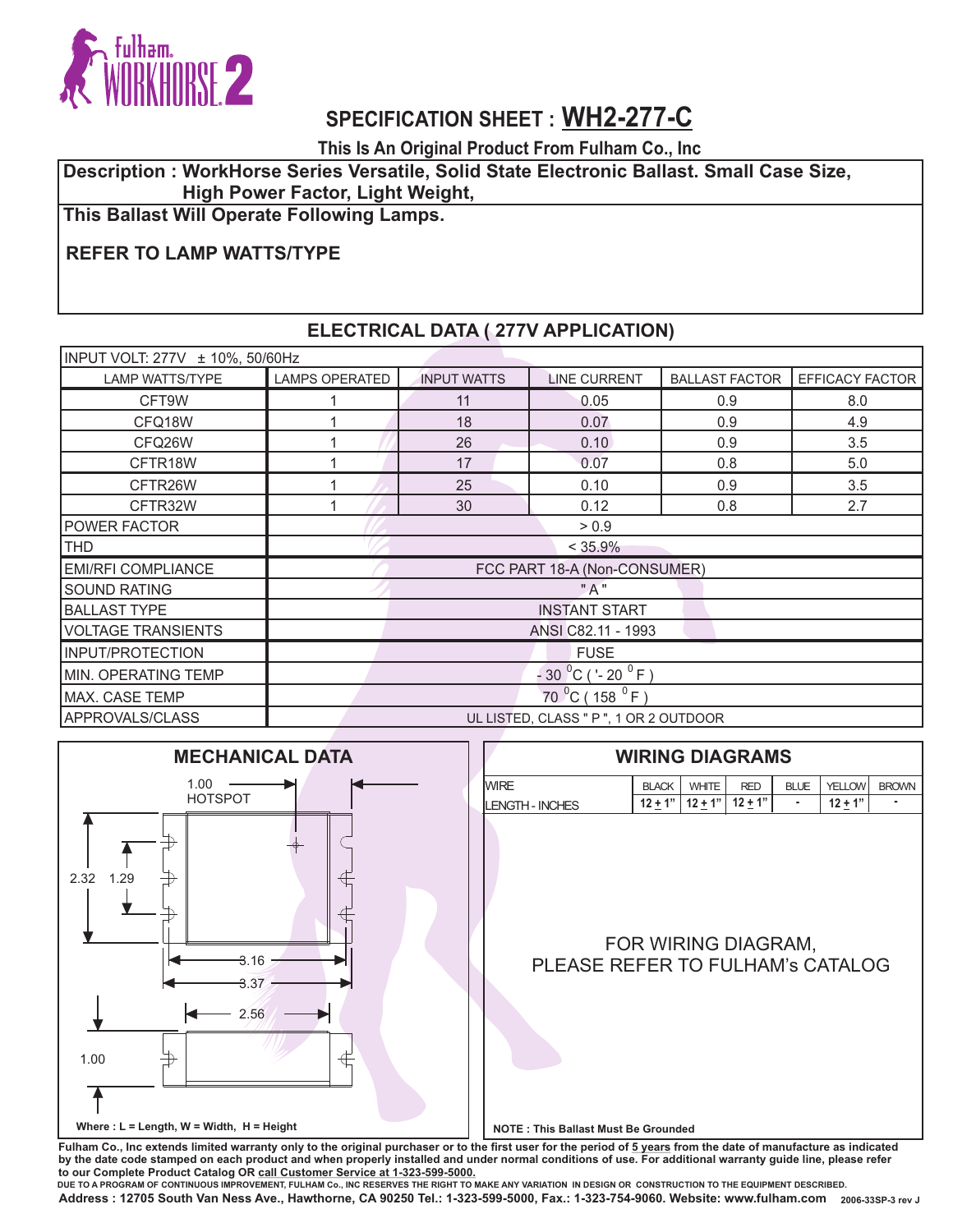

**This Is An Original Product From Fulham Co., Inc**

#### **Description : WorkHorse Series Versatile, Solid State Electronic Ballast. Small Case Size, High Power Factor, Light Weight,**

**This Ballast Will Operate Following Lamps.**

## **REFER TO LAMP WATTS/TYPE**

### **ELECTRICAL DATA ( 277V APPLICATION)**

| INPUT VOLT: 277V ± 10%, 50/60Hz |                                        |                    |                     |                       |                 |  |
|---------------------------------|----------------------------------------|--------------------|---------------------|-----------------------|-----------------|--|
| <b>LAMP WATTS/TYPE</b>          | LAMPS OPERATED                         | <b>INPUT WATTS</b> | <b>LINE CURRENT</b> | <b>BALLAST FACTOR</b> | EFFICACY FACTOR |  |
| F24T5                           |                                        | 24                 | 0.10                | 0.9                   | 3.8             |  |
| CFM24W/2G10                     |                                        | 22                 | 0.09                | 0.8                   | 3.7             |  |
| F13T5                           |                                        | 17                 | 0.07                | 1.2                   | 7.1             |  |
| CFT18W                          |                                        | 20                 | 0.079               | 1.2                   | 5.8             |  |
|                                 |                                        |                    |                     |                       |                 |  |
|                                 |                                        |                    |                     |                       |                 |  |
| <b>POWER FACTOR</b>             | > 0.9                                  |                    |                     |                       |                 |  |
| <b>THD</b>                      | $< 35.9\%$                             |                    |                     |                       |                 |  |
| <b>EMI/RFI COMPLIANCE</b>       | FCC PART 18-A (Non-CONSUMER)           |                    |                     |                       |                 |  |
| <b>SOUND RATING</b>             | " A "                                  |                    |                     |                       |                 |  |
| <b>BALLAST TYPE</b>             | <b>INSTANT START</b>                   |                    |                     |                       |                 |  |
| <b>VOLTAGE TRANSIENTS</b>       | ANSI C82.11 - 1993                     |                    |                     |                       |                 |  |
| INPUT/PROTECTION                | <b>FUSE</b>                            |                    |                     |                       |                 |  |
| MIN. OPERATING TEMP             | $-30^{0}$ C ('-20 <sup>0</sup> F)      |                    |                     |                       |                 |  |
| MAX. CASE TEMP                  | $70^{0}$ C (158 $^{0}$ F)              |                    |                     |                       |                 |  |
| APPROVALS/CLASS                 | UL LISTED, CLASS " P ", 1 OR 2 OUTDOOR |                    |                     |                       |                 |  |



Fulham Co., Inc extends limited warranty only to the original purchaser or to the first user for the period of  $5$  years from the date of manufacture as indicated **by the date code stamped on each product and when properly installed and under normal conditions of use. For additional warranty guide line, please refer to our Complete Product Catalog OR call Customer Service at 1-323-599-5000.** 

 **2006-33SP-4 rev J Address : 12705 South Van Ness Ave., Hawthorne, CA 90250 Tel.: 1-323-599-5000, Fax.: 1-323-754-9060. Website: www.fulham.com DUE TO A PROGRAM OF CONTINUOUS IMPROVEMENT, FULHAM Co., INC RESERVES THE RIGHT TO MAKE ANY VARIATION IN DESIGN OR CONSTRUCTION TO THE EQUIPMENT DESCRIBED.**